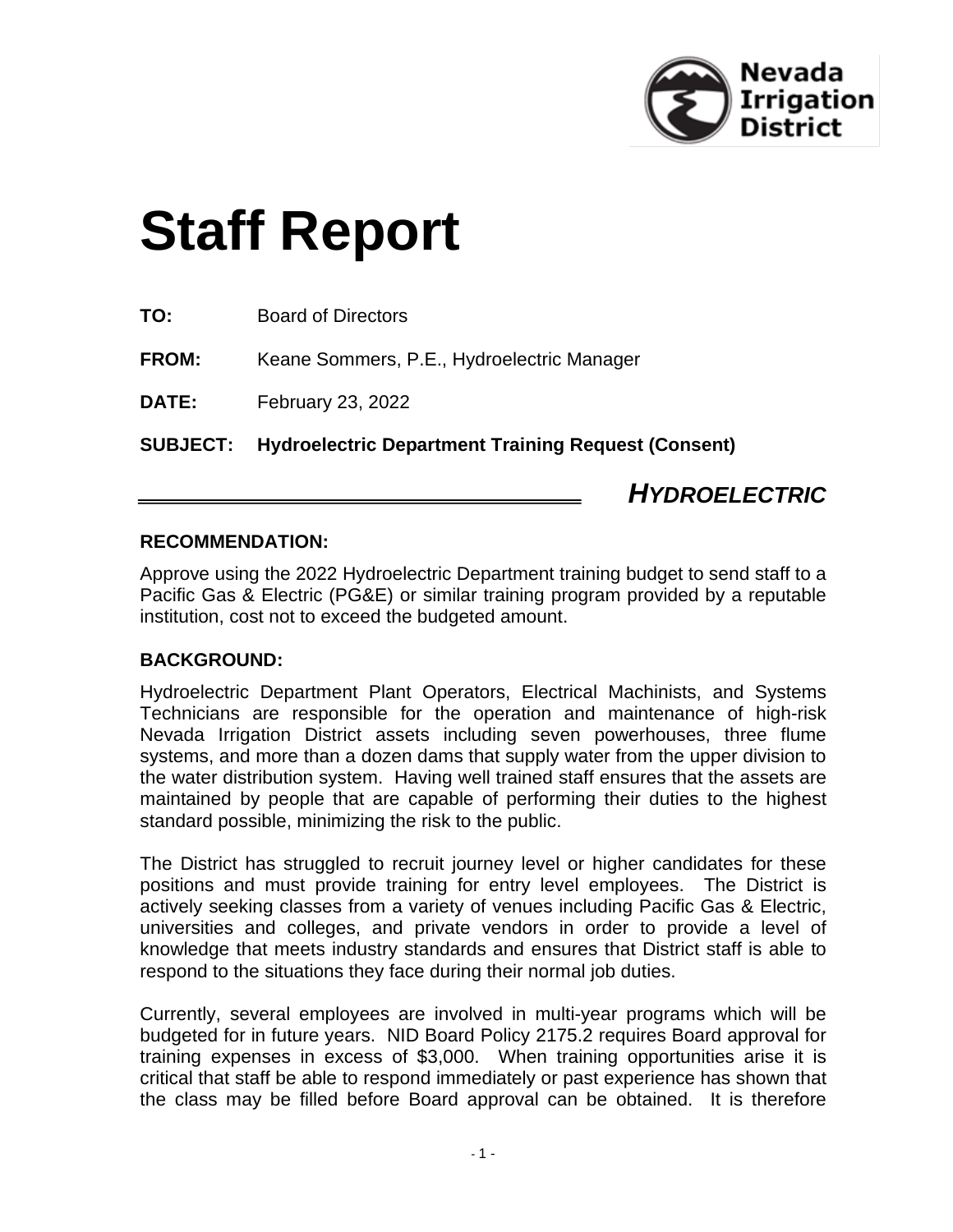necessary to bring this open ended training expense request to spend budgeted money for consideration.

If PG&E Hydroelectric Operations classes are available, staff plans to send one Hydroelectric Plant Operator I. The course of study, duration, and tuition from a previous PG&E operator training program are provided in Table 1 below. The current program and costs are not currently available.

#### **Table 1**

| <b>Course Title</b>                          | <b>Duration</b>      | <b>Tuition</b> |
|----------------------------------------------|----------------------|----------------|
| <b>Hydro Fundamentals</b>                    | 80 hours             | \$7,000        |
| <b>Basic Electricity</b>                     | 40 hours             | \$3,200        |
| <b>Schematics</b>                            | 40 hours             | \$3,200        |
| <b>Print Reading</b>                         | 20 hours             | \$1,600        |
| <b>Hydro Advanced Fundamentals</b>           | 80 hours             | \$7,000        |
| <b>Simulator Modules with Progress Tests</b> | 24 hours             | \$1,920        |
|                                              | <b>Total Tuition</b> | \$23,920       |

Staff also proposes sending a Hydroelectric Machinist to PG&E training. This will either be the continuation of the program for a Hydroelectric Machinist II and/or the initiation of the program for a Hydroelectric Machinist I depending on availability and budget. The course of study, duration, and tuition from a previous PG&E year one machinist training program are provided in Table 2 below.

#### **Table 2**

| <b>Course Title</b>              | <b>Duration</b> | <b>Tuition</b> |
|----------------------------------|-----------------|----------------|
| <b>Mechanical Drawings</b>       | 30 hours        | \$2,758        |
| <b>Tool Bit Grinding</b>         | 40 hours        | \$2,758        |
| Arc/MIG Welding                  | 80 hours        | \$7,380        |
| <b>Lathe Operations</b>          | 80 hours        | \$5,317        |
| <b>Milling Machine Operation</b> | 40 hours        | \$2,658        |
|                                  | アンイントアークビジネット   | max.           |

Total Tuition \$20,871

If NID staff are unable to attend the PG&E training programs staff will attempt to generate a similar level of training using classes from the Western Area Power Administration's Electric Power Training Center, Bismark State College's Energy Program, 360 Training or similar programs.

In the past, the District has had problems retaining trained employees. Previously, Directors have questioned whether or not a District employee could be required to stay with the District following the training or be required to pay back portions of the training program. District legal counsel reviewed this question and determined that this may present legal challenges.

These trainings are in alignment with Goal Nos. 1 and 4 of the District's Strategic Plan by ensuring resilient and sustainable operation of our systems and educates